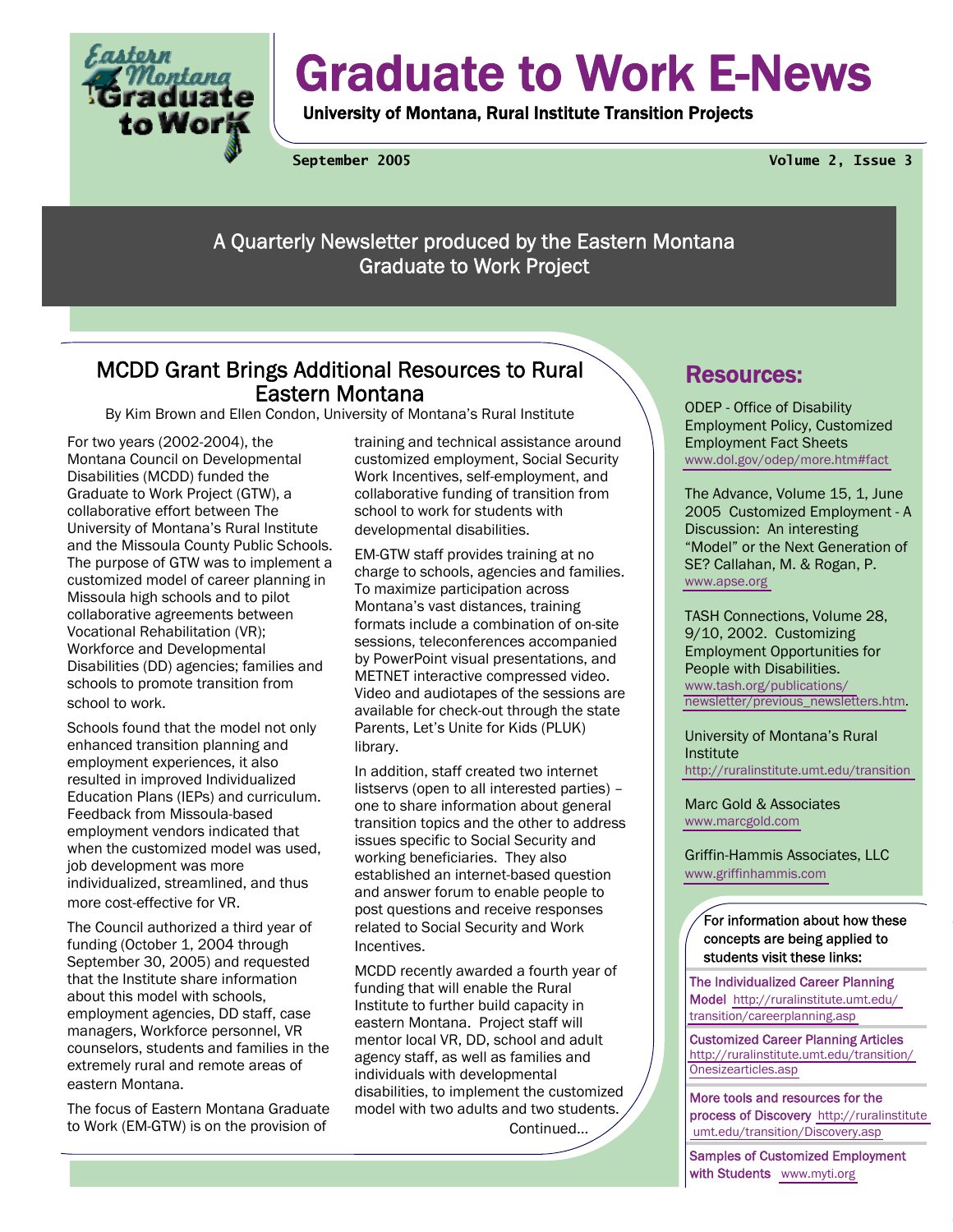#### MCDD Grant Brings Additional Resources, *cont.*



The Rural Institute will provide both on-site and long distance technical assistance and training.

Customized employment strategies addressed as part of GTW and EM-GTW include:

Discovery: a person-centered process that guides service providers and schools in getting to know a person in terms of interests, abilities, support needs, and contributions for the purpose of planning for employment.

Vocational Profile: a strengths-based, narrative document that captures information about the individual and guides the job search. (Several employment and Workforce agencies are offering this as a billable evaluation service, funded by VR, to job seekers as an alternative to more traditional vocational evaluations).

Representational Portfolio: a narrative and/or pictorial representation of an individual job seeker utilized by job developers to custom tailor employment on the person's behalf and to explain customized employment to employers.

SSA Work Incentives: (such as PASS plans) can be used by students or adults to pay for any service, item or piece of equipment needed to reach a vocational goal.

Self-employment: another strategy for customizing an employment opportunity for individuals who choose this route.

Additional information about the Graduate to Work and Eastern Montana Graduate to Work Projects (including past newsletters and the Social Security Question and Answer Forum), other Rural Institute transition projects and the employment strategies described above can be found on the Web at: [www.ruralinstitute.umt.edu/transition](http://ruralinstitute.umt.edu/transition).



### Resources:

Training and Technical Assistance for Providers hosted by the Virginia Commonwealth University Rehabilitation Research and Training Center [www.t-tap.org](http://www.t-tap.org)

NCWD - National Center on Workforce and Disability/Adult, based at the Institute for Community Inclusion, UMASS, Boston [www.onestops.info](http://www.onestops.info) 

Montana Vocational Rehabilitation: [www.dphhs.mt.gov/dsd/](http://www.dphhs.mt.gov/dsd/govt_programs/vrp/vrs/) [govt\\_programs/vrp/vrs/](http://www.dphhs.mt.gov/dsd/govt_programs/vrp/vrs/) 

Montana Developmental Disabilities Programs: [www.dphhs.mt.gov/dsd/](http://www.dphhs.mt.gov/dsd/govt_programs/ddp/index.htm) [govt\\_programs/ddp/index.htm](http://www.dphhs.mt.gov/dsd/govt_programs/ddp/index.htm)

# Upcoming Trainings

#### **October**

• 10/17/05, 8:30-12:00, On-Site Training: "The Vocational Profile: A Strategy for Capturing Discovered Information" - Miles City

#### November

 $\bullet$  11/15/05, 1:00-2:30, Teleconference: "An Overview of Customized Employment"

> 15 sites – To Be Determined\*

*\* If you are interested in hosting a teleconference site please contact Kim Brown at: [brown@ruralinstitute.umt.edu](mailto: brown@ruralinstitute.umt.edu)* 

## Model Diagram